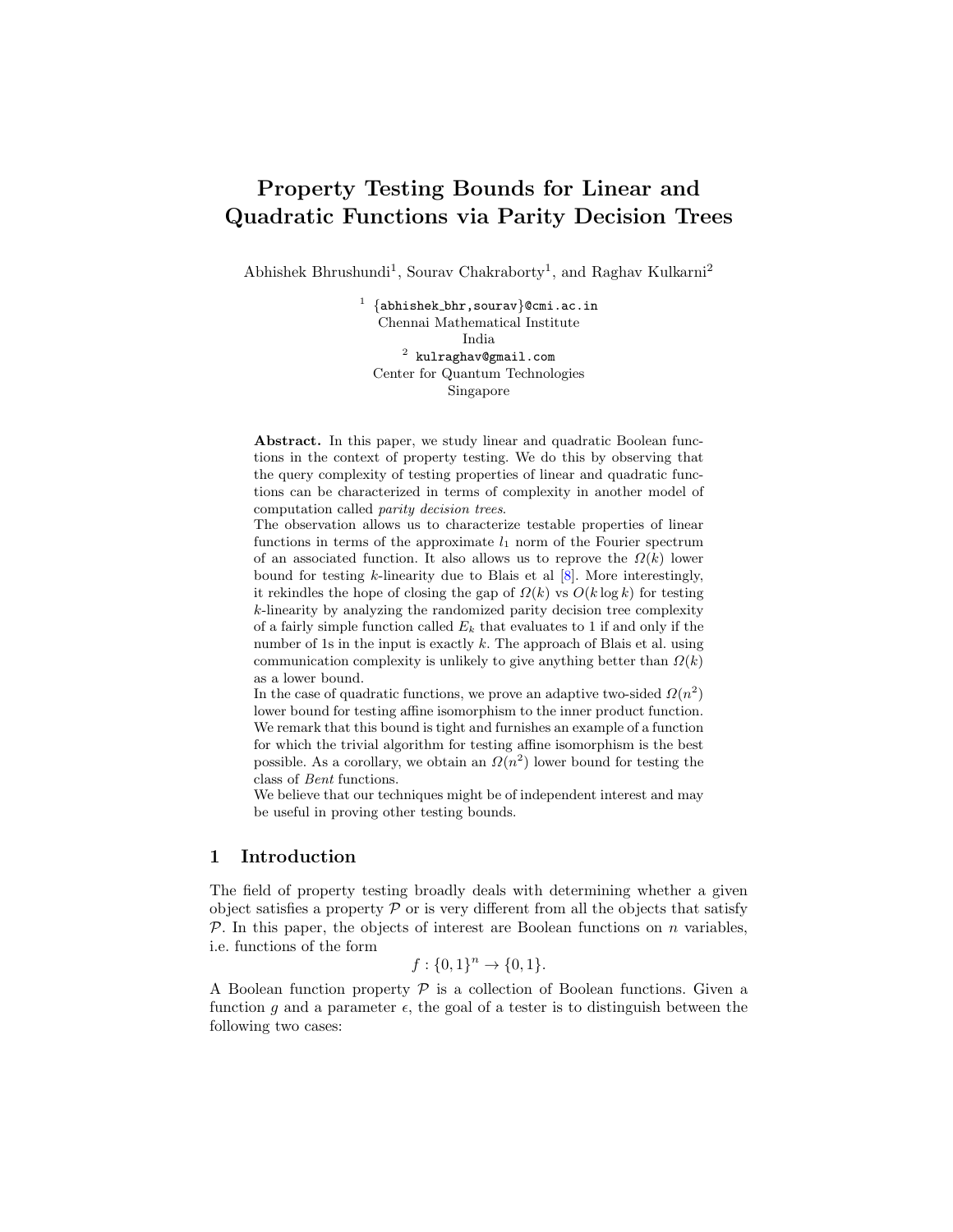$- g \in \mathcal{P}$ - g differs from every function in  $P$  in at least  $\epsilon$  fraction of points in  $\{0,1\}^n$ .

The query complexity for testing  $P$  is the number of queries (of the form "what is the value of g at  $x \in \{0,1\}^n$ ?") made by the best tester that distinguishes between the above two cases. If the queries made by the tester depend on the answers to the previous queries, the tester is called adaptive. Also, if the tester accepts whenever  $g \in \mathcal{P}$ , it is called *one-sided*.

Testing of Boolean function properties has been extensively studied over the last couple of decades (See [\[16](#page-13-0)[,28\]](#page-13-1)). Examples of problems that have been studied are linearity testing  $[11]$ , k-junta testing  $[17,7]$  $[17,7]$ , monotonicity testing  $[18,13]$  $[18,13]$ , klinearity testing [\[19,](#page-13-6)[8](#page-12-0)[,12\]](#page-13-7) etc. An important problem in the area is to characterize Boolean function properties whose query complexity is constant (i.e., independent of n, though it can depend on  $\epsilon$ ). For example, such a characterization is known in the case of graph properties [\[1\]](#page-12-2). Though a general characterization for function properties is not yet known, there has been progress for some special classes of properties. In this paper, we attempt characterizing one such class: properties which only consist of linear functions. More specifically, we try to characterize all properties  $P$  of linear Boolean functions which can be tested using constant number of queries.

An example of a property of linear functions is one that contains all parities on  $k$  variables. The problem of testing this property is known as  $k$ -linearity testing. While this problem had been studied earlier [\[19\]](#page-13-6), recently Blais et al. [\[8\]](#page-12-0) used communication complexity to obtain a lower bound of  $\Omega(k)$  on the query complexity of adaptive testers for k-linearity. The best known upper bound in the case of adaptive testers is  $O(k \log k)$ . Whereas a tight bound of  $\Theta(k \log k)$  is known for the non-adaptive case [\[12\]](#page-13-7), a gap still exists for adaptive testing:  $\Omega(k)$ vs  $O(k \log k)$ . In this paper we give another approach to obtain the  $\Omega(k)$  lower bound for the adaptive query complexity. While the lower bound technique of Blais et al. [\[8\]](#page-12-0) is unlikely to give a bound beyond  $\Omega(k)$ , our technique has the potential of proving a better lower bound. We remark that other proof techniques for the lower bound have also been studied [\[9\]](#page-12-3).

A rich class of properties for which characterizing constant query testability has been studied are properties that are invariant under natural transformations of the domain. For example, [\[22](#page-13-8)[,4,](#page-12-4)[3\]](#page-12-5) study invariance under affine/linear transformations in this context. Properties that consist of functions isomorphic to a given function also form an important subclass. The testing of such properties is commonly referred to as isomorphism testing, and has seen two directions of study: testing if a function is equivalent to a given function up to permutation of coordinates [\[14,](#page-13-9)[10\]](#page-13-10), and testing affine/linear isomorphism.

Our second result<sup>[1](#page-1-0)</sup> concerns testing affine isomorphism. A function f is affine isomorphic to g if there is an invertible affine transformation T such that  $f \circ T =$ g. Recently, Wimmer and Yoshida [\[30\]](#page-13-11) characterized the query complexity of testing affine/linear isomorphism to a function in terms of its Fourier norm. We

<span id="page-1-0"></span> $<sup>1</sup>$  This result appears in the preprint [\[5\]](#page-12-6)</sup>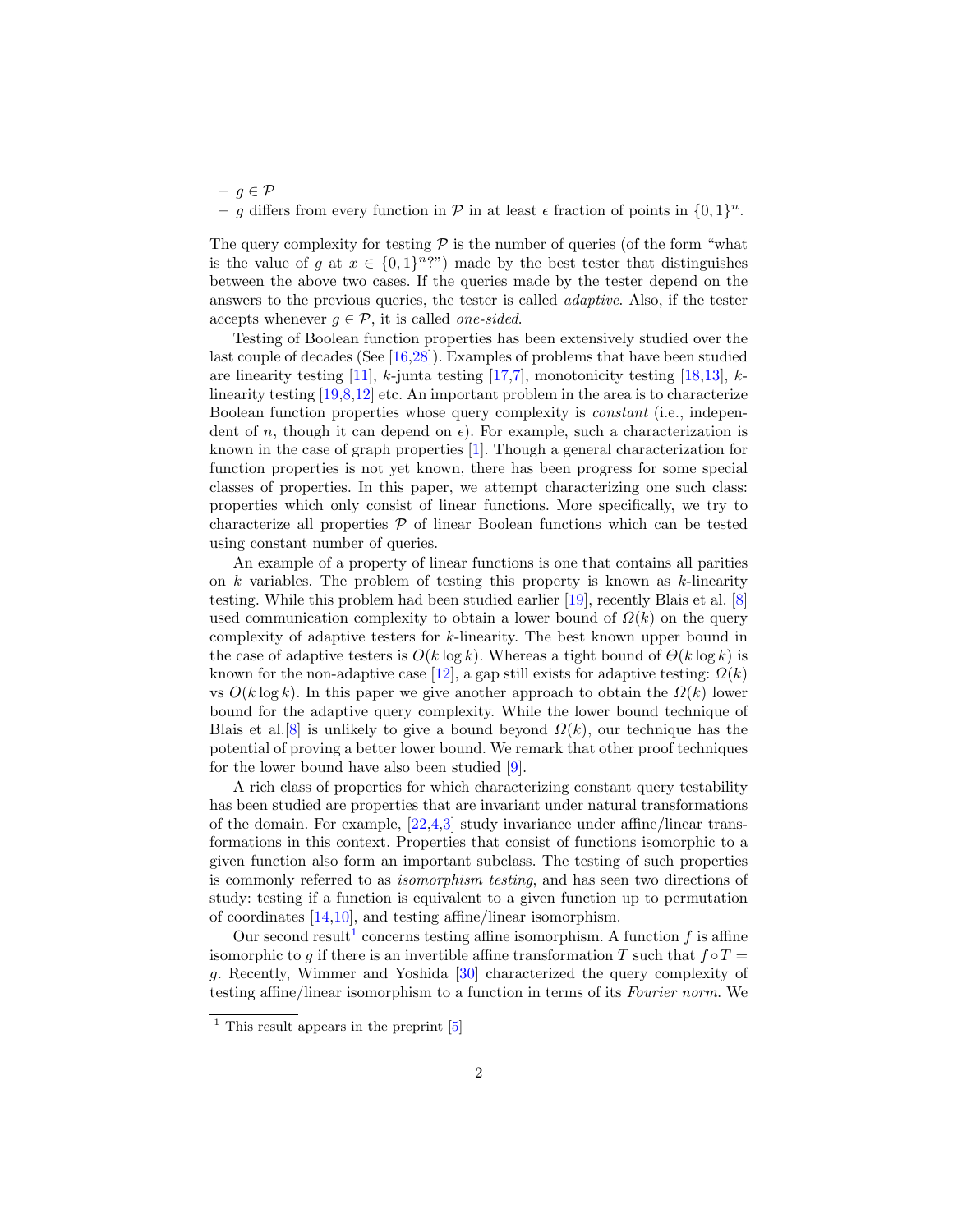complement their work by providing the first example of a function for which the query complexity of testing affine isomorphism is the largest possible. As a corollary, we also prove an adaptive two-sided  $\Omega(n^2)$  lower bound for testing the class of Bent functions which are an important and well-studied class of Boolean functions in cryptography (See [\[24,](#page-13-12)[25\]](#page-13-13)).

Grigorescu et al. concurrently and independently obtained these results in [\[20\]](#page-13-14) using a different proof technique. In fact, they prove an  $2^{\Omega(n)}$  lower bound for testing Bent functions. We believe that our proof is arguably simpler and more modular, and is also amenable to generalizations (for example, to the quantum setting), even though the bound we obtain for Bent functions is weaker.

The main technique used in proving all our results is a connection between testing properties of linear and quadratic functions, and parity decision trees. Connections between linear functions and parity decision trees have been both implicitly [\[9\]](#page-12-3) and explicitly [\[12\]](#page-13-7) observed in earlier papers. Another connection that we exploit for proving some of our results is the one between parity decision tree depth and communication complexity. Similar connections were known earlier, see for example [\[31\]](#page-13-15). We remark that, to the best of our knowledge, our result is the first that combines the two connections, giving yet another way of relating property testing lower bounds to communication complexity (Blais et al. [\[8\]](#page-12-0) observe such a connection in much more generality). Thus, we believe that our techniques might be of independent interest.

#### 1.1 Our results and techniques

<span id="page-2-0"></span>Property testing and parity decision trees We give a connection between testing properties of linear functions and parity decision trees. The following is an informal statement of the connection:

**Theorem 1.** For every property  $P$  of linear functions on n variables, one can associate a Boolean function  $E_{\mathcal{P}}$  on n variables such that there is an adaptive q-query tester for determining if a given f is in  $P$  or  $1/2$ -far from  $P$  only if there is a randomized parity decision tree that makes q queries to compute  $E_{\mathcal{P}}$ .

<span id="page-2-1"></span>A similar connection holds in the case of quadratic functions.

**Theorem 2.** For every property  $P$  of quadratic functions on n variables, one can associate a Boolean function  $E_{\mathcal{P}}$  on  $n^2$  variables such that there is an adaptive q query tester for determining if a given f is in  $P$  or  $1/4$ -far from  $P$  only if there is a randomized parity decision tree that makes q queries to compute  $E_{\mathcal{P}}$ .

All the results that follow use the above connections crucially. Another important ingredient for some of the results is a connection between parity decision trees and the communication complexity of XOR functions. We discuss this in detail in Section [3.](#page-5-0)

<span id="page-2-2"></span>Characterization of testable properties of linear functions Theorem [1](#page-2-0) allows us to characterize the constant query testability of a property  $P$  of linear functions in terms of the approximate  $L_1$  norm of  $E_{\mathcal{P}}$ .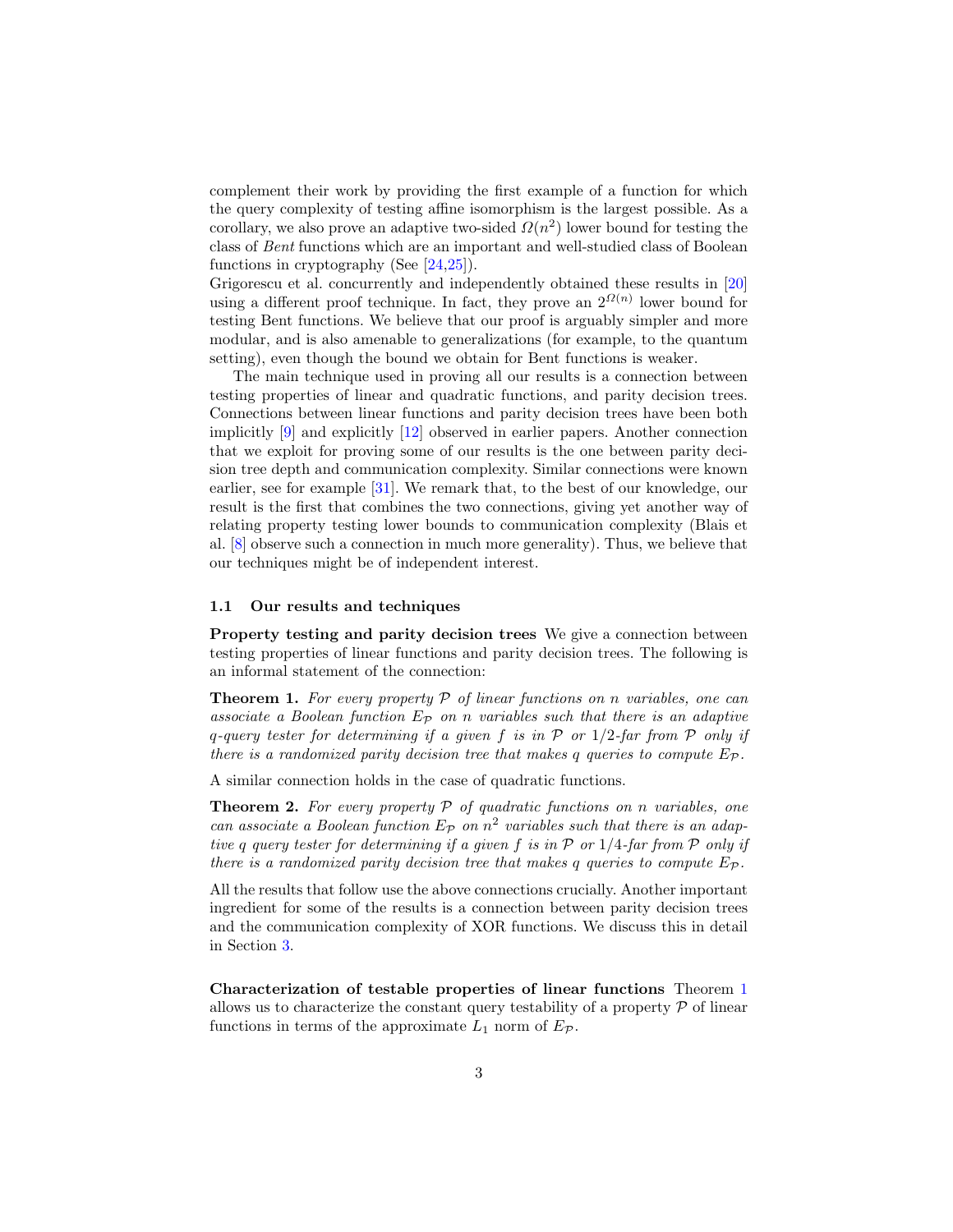**Theorem 3.** A property  $P$  of linear functions is constant query testable if and only if  $\|\widehat{E_{\mathcal{P}}}\|_1^{1/4}$  is constant.

This is the first such characterization of linear function properties and we hope our result is a small step towards our understanding of function properties testable in constant number of queries.

<span id="page-3-0"></span>Testing k-linearity We also obtain an alternate proof of the lower bound for testing k-linearity due to Blais et al. [\[8\]](#page-12-0).

**Theorem 4.** Any adaptive two-sided tester for testing k-linearity requires  $\Omega(k)$ queries.

The idea behind the proof is as follows. Applying Theorem [1](#page-2-0) in the case of  $k$ linearity,  $E_{\mathcal{P}}$  turns out to be equal to the function  $E_k$  that outputs 1 if and only if there are exactly  $k$  1s in the input string. Thus, to prove Theorem  $4$  we lower bound the randomized parity decision tree complexity of  $E_k$  by  $\Omega(k)$ .

Note that this leaves open the possibility of proving a tight  $\Omega(k \log k)$  bound for testing k-linearity by improving our lower bound on the randomized parity decision tree complexity of  $E_k$ .

<span id="page-3-1"></span>Lower bound for testing affine isomorphism Let  $IP_n(x)$  denote the inner product function  $\sum_{i=1}^{n/2} x_i x_{n/2+i}$ . We consider the problem of testing affine isomorphism to  $\mathbf{IP}_n(x)$  and prove a tight lower bound.

Theorem 5. Any adaptive two-sided tester for testing affine isomorphism to  $\mathbf{IP}_n(x)$  requires  $\Omega(n^2)$  queries.

The proof of Theorem [5](#page-3-1) is similar to that of Theorem [4,](#page-3-0) though in this case,  $E_{\mathcal{P}}$  turns out to be  $E_n$ , a function that maps graphs on n vertices to  $\{0,1\}$ , and outputs 1 if and only if the input graph's adjacency matrix is nonsingular over  $\mathbb{F}_2$ . As mentioned before, this is the first example of a function for which testing affine isomorphism requires  $\Omega(n^2)$  queries  $\left(O(n^2)\right)$  is a trivial upper bound for any function and follows from a folklore result).

It can be show that testing the set of quadratic Bent functions reduces to testing affine isomorphism to  $IP_n(x)$ . Thus, Theorem [5](#page-3-1) gives a lower bound for testing the set of quadratic Bent functions. Furthermore, using a result from [\[15\]](#page-13-16), the following corollary can be obtained.

<span id="page-3-2"></span>Corollary 1. Any adaptive two-sided tester for testing the set of Bent functions *requires*  $\Omega(n^2)$  *queries.* 

## 2 Preliminaries

### 2.1 Boolean functions

Recall that functions mapping  $\{0,1\}^n$  to  $\{0,1\}$  are called Boolean functions. A Boolean function is linear if it is expressible as  $\sum_{i \in S} x_i$  for  $S \subseteq [n]$  over  $\mathbb{F}_2$ . The set of linear functions will be denoted by  $\mathcal{L}$ .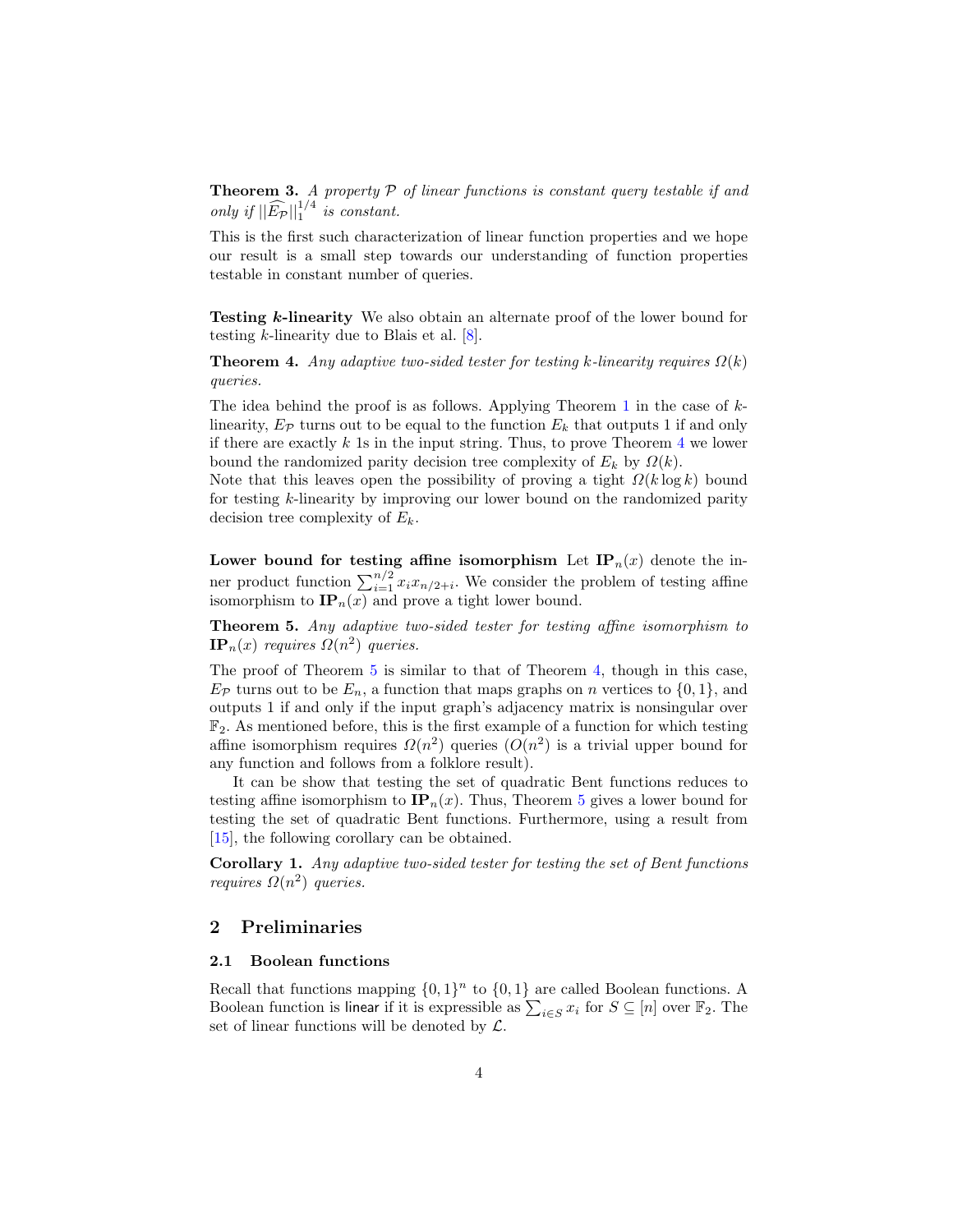A Boolean function is quadratic if it can be expressed as a polynomial of degree at most two over  $\mathbb{F}_2$ . We shall denote the set of quadratic functions by  $\mathcal{Q}$ , and the set of homogeneous quadratic functions (no linear terms) by  $\mathcal{Q}_0$ . By a property of linear or quadratic functions, we shall always mean a subset of  $\mathcal L$ or Q.

<span id="page-4-0"></span>For Boolean functions f and g,  $dist(f, g) = Pr_x[f(x) \neq g(x)]$ . The notion can be extended to sets of Boolean functions S and T in a natural way:  $dist(S, T) =$  $\min_{f \in S, g \in T} dist(f, g)$ . We state a simple but useful observation:

**Observation 1** If f and g are linear (quadratic) functions then either  $f = g$  or  $dist(f, g) \geq 1/2$   $dist(f, g) \geq 1/4$ .

#### 2.2 Property testing

Let  $P$  be a property of Boolean functions on n variables. We say a randomized algorithm  $\mathcal A$   $\epsilon$ -tests  $\mathcal P$ , if given oracle access to the truth table of an input function f, A determines with probability at least  $2/3$  whether  $f \in \mathcal{P}$ , or  $dist(f, \mathcal{P}) \geq \epsilon$ . The number of queries made by the best tester for  $\epsilon$ -testing  $\mathcal P$  is known as the query complexity of P. It is denoted by  $Q^{\epsilon}(\mathcal{P})$  and may be a function of n.

Remark When testing properties of linear functions, it is common to assume that the input function is promised to be a linear function. For a property  $P$ of linear functions, we denote the query complexity of testing  $\mathcal P$  under such a promise by  $Q_1(\mathcal{P})$ .

For technical reasons, it will be useful to consider such a notion for quadratic functions. For a property  $P \subseteq Q$  of quadratic functions, we shall denote by  $Q_2(\mathcal{P})$  the query complexity of testing  $\mathcal P$  under the promise that the input is always a function in  $\mathcal{Q}_0$ . Observation [1](#page-4-0) implies the following statement.

<span id="page-4-1"></span>**Observation 2** Let P be a property of linear functions. Then,  $Q^{1/2}(\mathcal{P}) \geq Q_1(\mathcal{P})$ . Similarly, in the case of quadratic functions,  $Q^{1/4}(\mathcal{P}) \geq Q_2(\mathcal{P})$ 

<span id="page-4-2"></span>It can also be shown that:

**Observation 3** If  $Q_1(\mathcal{P}) = Q$  then  $\forall \epsilon \in (0, 1/4), Q^{\epsilon}(\mathcal{P}) \leq Q_{\epsilon}(Q \log Q)$ 

A proof appears in the appendix of the full version [\[6\]](#page-12-7).

Let G be a group that acts on  $\{0,1\}^n$ . A function f is G-isomorphic to another function g if there is a  $\phi \in G$  such that  $f \circ \phi = g$ . For a fixed function g, the problem of testing G-isomorphism to g is to test if an input function  $f$ is G-isomorphic to g, or  $\epsilon$ -far from all functions that are G-isomorphic to g. A folklore result gives a trivial upper bound for the problem:

**Lemma 1.** Testing G-isomorphism to a function q can be done in  $O(\log |G|)$ queries.

When  $G$  is the group of invertible affine transformations, the problem is known as affine isomorphism testing. The above lemma gives us the following corollary:

<span id="page-4-3"></span>**Corollary 2.**  $O(n^2)$  queries suffice to test affine isomorphism.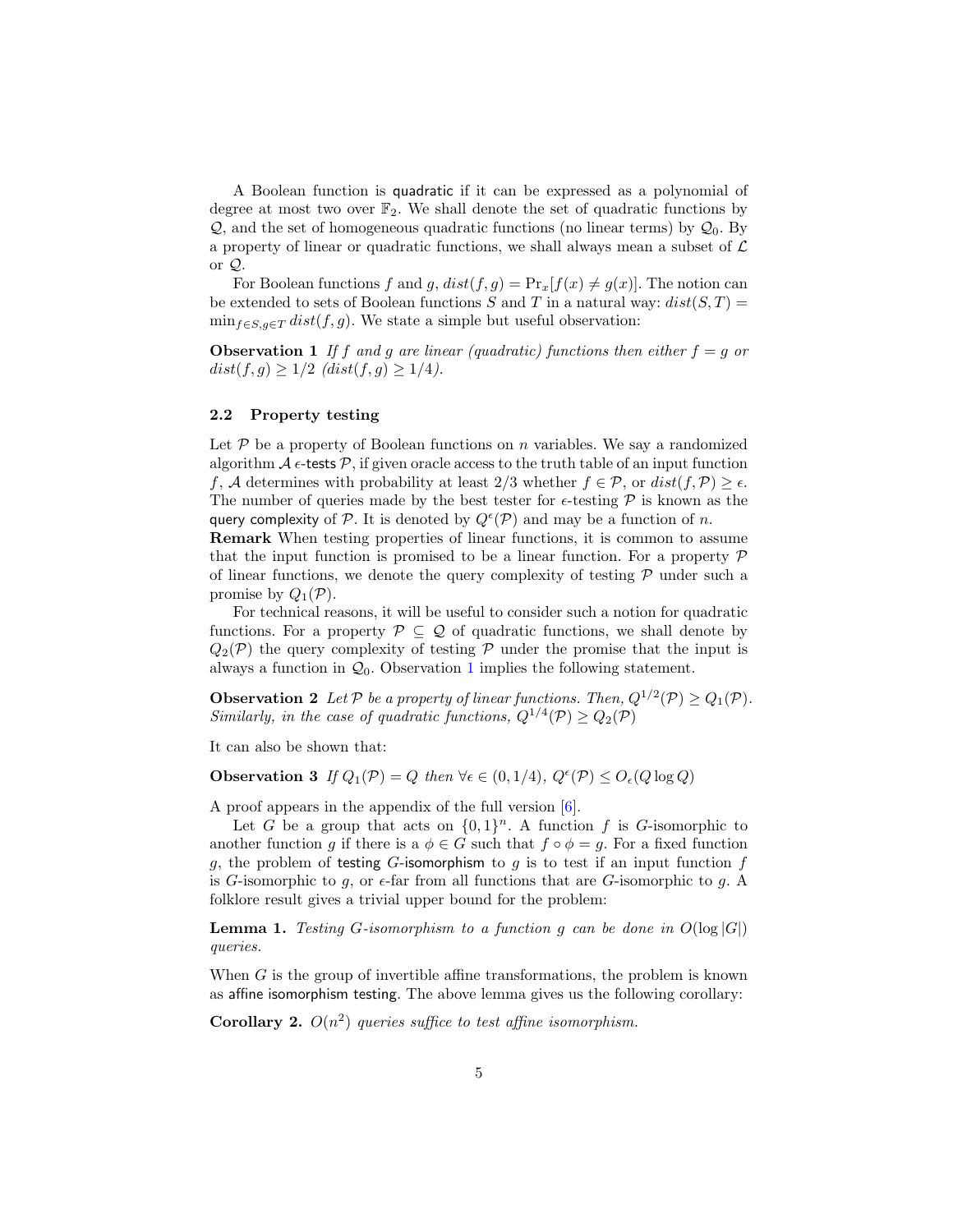#### 2.3 Parity decision trees

Parity decision trees extends the model of ordinary decision trees such that one may query the parity of a subset of input bits, i.e. the queries are of form "is  $\sum_{i \in S} x_i \equiv 1 \pmod{2}$ ? " for an arbitrary subset  $S \subseteq [n]$ . We call such queries parity queries.

Let f be a Boolean function. For a parity decision tree  $P_f$  for f, let  $C(P_f, x)$ denote the number of parity queries made by  $P_f$  on input x. The parity decision tree complexity of f is  $D_{\oplus}(f) = \min_{P_f} \max_x C(P_f, x)$ .

Note that  $D_{\oplus}(f) \leq D(f)$ , where  $D(f)$  is the deterministic decision tree complexity of f, as the queries made by a usual decision tree, "is  $x_i = 1$ ?", are also valid parity queries.

A bounded error randomized parity decision tree  $R_{\oplus}^f$  is a probability distribution over all deterministic decision trees such that for every input the expected error of the algorithm is bounded by 1/3. The cost  $C(R_{\oplus}^f, x)$  is the highest possible number of queries made by  $R_{\oplus}^f$  on  $x,$  and the bounded error randomized decision tree complexity of  $f$  is  $R_{\oplus}(f) = \min_{R_{\oplus}^{f}} \max_{x} C(R_{\oplus}^{f},x)$ 

For a Boolean function f, it turns out that  $R_{\oplus}(f)$  can be lower bounded by the randomized communication complexity of the so-called XOR function  $f(x \oplus y)$  (See [\[23\]](#page-13-17) for the definition of randomized communication complexity and XOR functions). So we have the following lemma.

# <span id="page-5-2"></span>**Lemma 2.**  $R_{\oplus}(f) \geq \frac{1}{2} RCC(f(x \oplus y))$

*Proof.* Given a Boolean function  $f: \{0,1\}^n \to \{0,1\}$  on n consider the communication game where  $x$  is with Alice and  $y$  is with Bob and they want to compute  $f(x \oplus y)$  with error bounded by 1/3. Let  $RCC(f(x \oplus y))$  denote the randomized communication complexity of this communication game.

Given a randomized parity decision tree  $R_{\oplus}^f$ , Alice and Bob can convert it into a protocol by simulating the parity queries made by  $R_{\oplus}^f$  by two bits of communication, and thus the inequality follows.

# <span id="page-5-0"></span>3 Property testing and parity trees

In this section we describe a relation between the testing complexity of a property of linear/quadratic functions and the parity decision tree complexity of an associated function. We remark that such connections have been observed before in the case of linear functions, though, to the best of our knowledge, such an observation had not been made for quadratic functions before our work.

#### 3.1 Parity trees and linear functions

<span id="page-5-1"></span>Let  $e_i \in \{0,1\}^n$  denote the Boolean string whose  $i^{th}$  bit is 1 and all other bits are 0. For any linear function f let us define a string  $B(f) \in \{0,1\}^n$  such that the *i*<sup>th</sup> bit of  $B(f)$  is 1 iff  $f(e_i) = 1$ . The following lemma is easy to prove: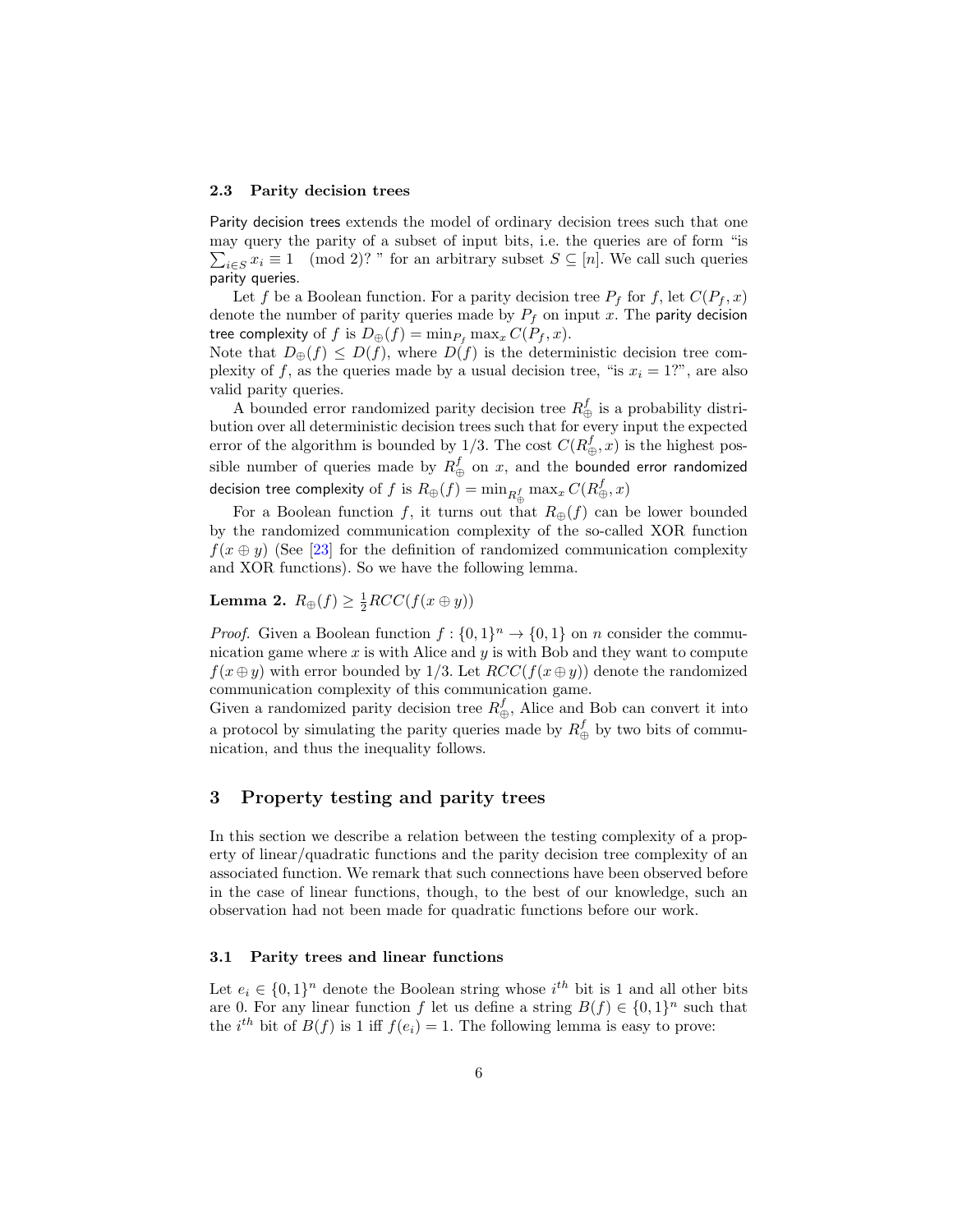**Lemma 3.** The map  $B: \mathcal{L} \to \{0,1\}^n$  gives a bijection between the set  $\mathcal{L}$  and strings of length n.

Now let  $\mathcal{P} \subseteq \mathcal{L}$  be a set of linear functions. Given a linear function f we want a tester  $\mathcal T$  that makes queries to the truth table of f and determines whether f is in P or is  $\epsilon$ -far from P. Let us define a set  $S_{\mathcal{P}} \subseteq \{0,1\}^n$  as  $S_{\mathcal{P}} := \{B(f) \mid f \in \mathcal{P}\}.$ 

<span id="page-6-0"></span>**Lemma 4.** For any  $P \subseteq \mathcal{L}$  and any  $f \in \mathcal{L}$  we have:

- $-f \in \mathcal{P}$  if and only if  $B(f) \in S_{\mathcal{P}}$  and
- $f$  is 1/2-far from  $P$  if and only if  $B(f) \notin S_{\mathcal{P}}$

We omit the proof of Lemma [4](#page-6-0) as it follows directly from Lemma [3](#page-5-1) and Observation [1.](#page-4-0)

Now, by Lemma [4,](#page-6-0) testing where f is in  $P$  or is  $1/2$ -far from  $P$  is exactly same as deciding if  $B(f) \in S_{\mathcal{P}}$ . Furthermore, we can translate the queries made by the tester  $\mathcal T$  to the truth table of f into parity queries to the string  $B(f)$ , and viceversa. Since f is linear, we have  $f(x) = \bigoplus_i x_i \cdot f(e_i)$ . Now, if  $S_x := \{i \mid x_i = 1\}$ then, whenever  $\mathcal T$  queries  $f$  at  $x$ , it can be equivalently viewed as the query  $\bigoplus_{i\in S_x}(B(f))_i$  made to  $B(f)$ .

Consider the Boolean function  $E_{\mathcal{P}}: \{0,1\}^n \to \{0,1\}$ , where  $E_{\mathcal{P}}(x) = 1$ iff  $B^{-1}(x) \in \mathcal{P}$ . From the above discussion, deciding "is  $x \in S_{\mathcal{P}}$ ?" is same as deciding "is  $E_{\mathcal{P}}(x) = 1$ ?" Thus we have:

<span id="page-6-2"></span>Theorem 6. There is a tester that makes q queries for determining if a linear function f satisfies the property P or is  $1/2$ -far from satisfying P if and only if there is a randomized parity decision that makes q queries for computing  $E_{\mathcal{P}}$ . Equivalently,  $Q_1(\mathcal{P}) = R_{\oplus}(E_{\mathcal{P}})$ .

Notice that Theorem [1](#page-2-0) follows from this by using  $Q^{1/2}(\mathcal{P}) \geq Q_1(\mathcal{P})$  from Observation [2.](#page-4-1)

# 3.2 Parity trees and quadratic functions

Let  $\mathcal{G}_n \subseteq \{0,1\}^{n^2}$  denote the set of graphs on n vertices. For any homogeneous quadratic function  $f \in \mathcal{Q}_0$  let us define a graph  $G(f)$  with vertex set [n] such that the edge  $\{i, j\}$  is present in  $G(f)$  iff  $x_i x_j$  occurs as a monomial when f is expressed as a polynomial over  $\mathbb{F}_2$ . The following observation follows from the way we constructed  $G(f)$ :

<span id="page-6-1"></span>**Observation 4** The map  $G: \mathcal{Q}_0 \to \mathcal{G}_n$  is a bijection.

Let  $\mathcal{P} \subseteq \mathcal{Q}$  be a property of quadratic functions, and let  $S_{\mathcal{P}} = \{G(f) \mid f \in \mathcal{P} \cap \mathcal{Q}_0\}.$ It now easily follows from Observation [4](#page-6-1) and [1](#page-4-0) that:

**Lemma 5.** For any  $P \subseteq Q$  and any  $f \in Q_0$  we have:

- <span id="page-6-3"></span> $- f \in \mathcal{P}$  if and only if  $G(f) \in S_{\mathcal{P}}$  and
- $− f$  is 1/4-far from  $P$  if and only if  $G(f) \notin Sp$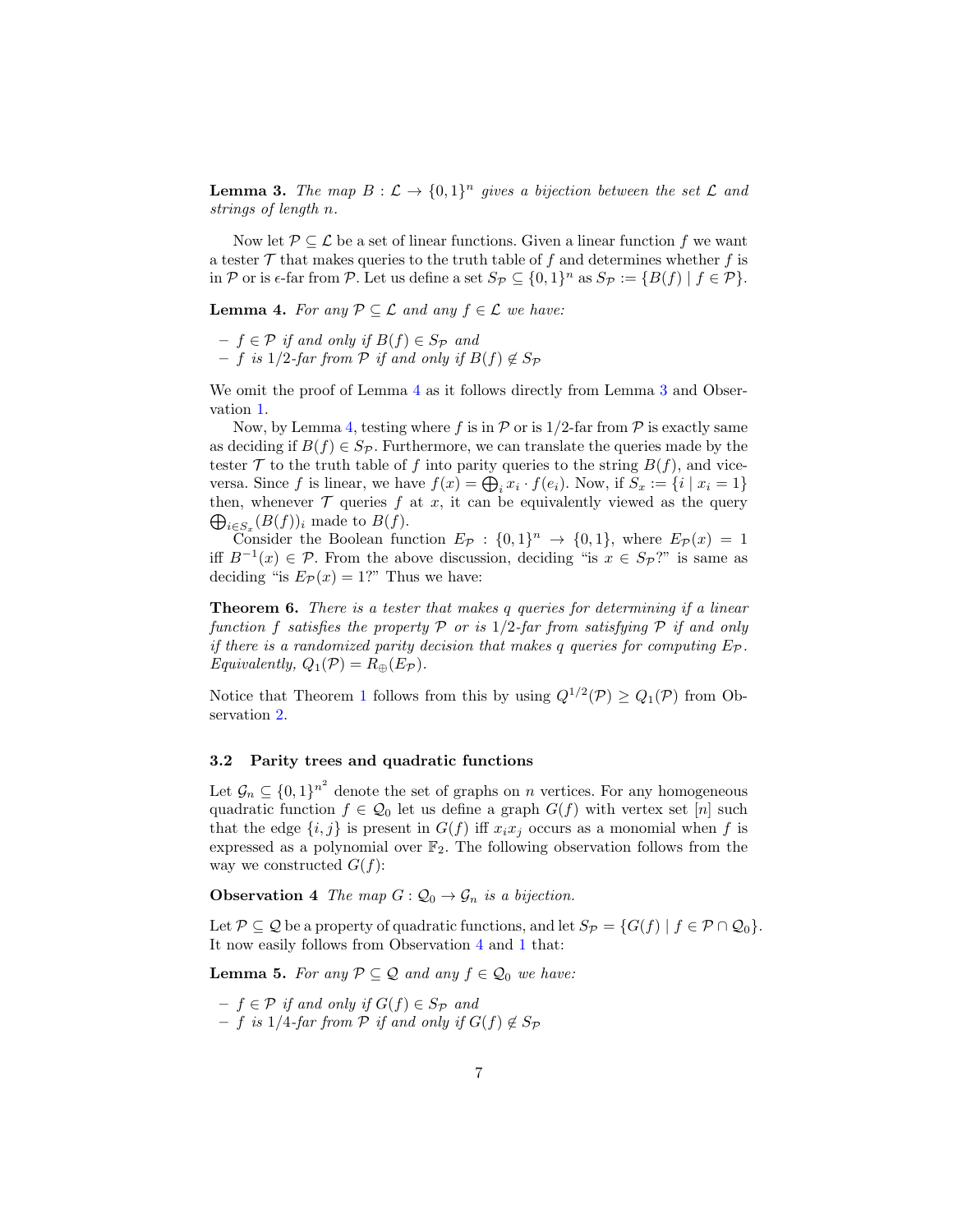Thus, the above lemma says that testing whether a given  $f \in \mathcal{Q}_0$  is in P or 1/4-far from  $P$  is exactly the same as deciding if  $G(f)$  is in  $S_{\mathcal{P}}$ .

Let A be an algorithm that tests if a  $f \in \mathcal{Q}_0$  is in P or 1/4-far from it. We now describe how to translate queries made by  $A$  to the truth table of  $f$ to parity queries to the adjacency matrix of the graph  $G(f)$ . Given  $y \in \{0,1\}^n$ and a graph G on the vertex set [n], we denote by  $G[y]$  the induced graph on the vertex set  $\{i | y_i = 1\}$ . It is not hard to see that the value  $f(y)$  is exactly the parity of the number of edges in  $G(f)[y]$ . Thus, any query to the truth table of f can be translated to a parity query to the adjacency matrix of  $G(f)$ , but unlike in the case of linear functions, the translation works only in one direction. To be more precise, an arbitrary parity query to the adjacency matrix of  $G(f)$  cannot be translated into a query to the truth table of  $f$ .

Consider the Boolean function  $E_{\mathcal{P}} : \mathcal{G}_n \to \{0,1\}$ , where  $E_{\mathcal{P}}(H) = 1$  iff  $G^{-1}(H) \in \mathcal{P}$ , and observe that deciding "is  $H \in S_{\mathcal{P}}$ ?" is same as deciding "is  $E_{\mathcal{P}}(H) = 1$ ?". Combining the observations made above, we get:

<span id="page-7-0"></span>Lemma 6. There is an adaptive tester that makes q queries for determining if a given  $f \in \mathcal{Q}_0$  satisfies the property P or is 1/4-far from satisfying P only if there is a randomized parity decision that makes q queries for computing  $E_{\mathcal{P}}$ . Equivalently,  $Q_2(\mathcal{P}) \geq R_{\oplus}(E_{\mathcal{P}})$ .

Combining Lemma [6](#page-7-0) and Observation [2,](#page-4-1) we get a more general result:

Theorem 7 (Formal statement of Theorem [2\)](#page-2-1). There is an adaptive tester that makes q queries for determining if a given f satisfies the property  $P$  or is  $1/4$ -far from satisfying P only if there is a randomized parity decision tree that makes q queries for computing  $E_{\mathcal{P}}$ . Equivalently,  $Q^{1/4}(\mathcal{P}) \ge R_{\oplus}(E_{\mathcal{P}})$ .

# 4 Characterizing testable properties of linear functions

In this section we give a characterization of properties of linear functions that are testable using constant number of queries. We will use some standard concepts from Fourier analysis of Boolean functions and the reader is referred to [\[26\]](#page-13-18) for an introduction to the same.

Recall that for a Boolean<sup>[2](#page-7-1)</sup> function  $f$ ,  $||\hat{f}||_1^{\epsilon}$  denotes the minimum possible  $||\hat{g}||_1$  over all g such that  $|f(x) - g(x)| \leq \epsilon$  for all x. We begin by proving the following lemma:

**Lemma 7.** There are constants  $c_1, c_2 > 0$  such that for sufficiently large n, if  $f: \{0,1\}^n \to \{-1,+1\}$  is a Boolean function, then  $c_1 \cdot \log ||\widehat{f}||_1^{1/4} \leq R_{\oplus}(f) \leq$  $c_2 \cdot (||\widehat{f}||_1^{1/4})^2$ 

<span id="page-7-1"></span><sup>2</sup> For the purpose of this section, it will be convenient to assume that the range of a Boolean function is  $\{-1, +1\}.$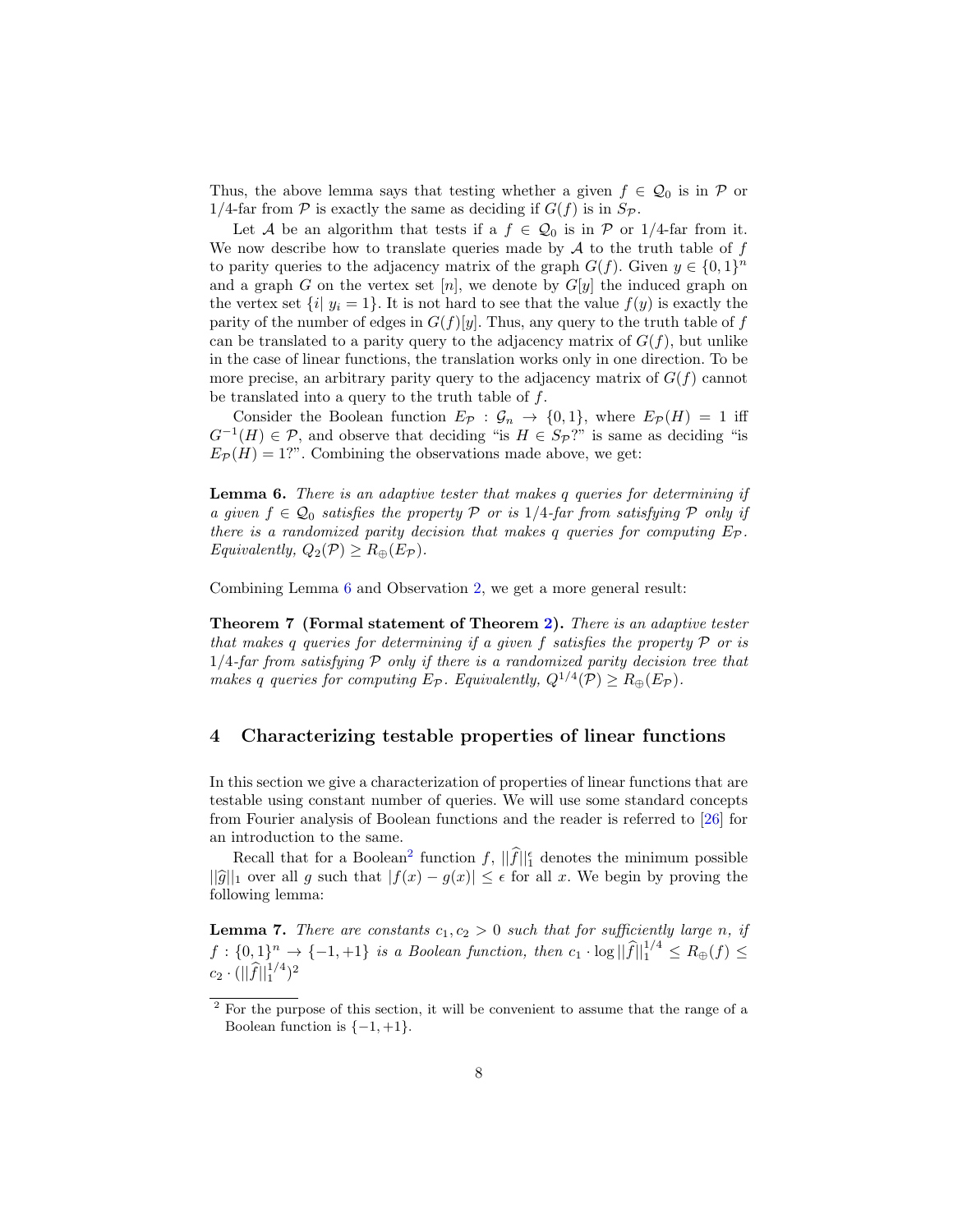*Proof.* For the first inequality, we obtain from Lemma [2](#page-5-2) that  $RCC(f(x \oplus y)) \le$  $2R_{\oplus}(f)$ . Now, it is well known that  $RCC(f(x \oplus y)) = \Omega(\log ||\widehat{f}||_1^{1/4})$  (see for instance  $[23]$  and thus we have

<span id="page-8-2"></span>
$$
R_{\oplus}(f) \ge 1/2 \cdot RCC(f(x \oplus y)) = \Omega(\log ||\widehat{f}||_1^{1/4})
$$
\n(1)

To see the second inequality, we will construct a randomized parity decision tree<sup>[3](#page-8-0)</sup>  $\mathcal{T}$  with query complexity  $O((\|\widehat{f}\|_1^{1/4})^2)$  that computes f. Let  $g: \{0,1\}^n \to \mathbb{R}$  be a function that point-wise 1/4-approximates f (i.e. for all x,  $|f(x) - g(x)| \le 1/4$ ) such that  $||\hat{g}||_1$  is the minimum among all functions that  $1/4$ -approximate f. Let  $\mathcal{D}_g$  denote a distribution on subsets of [n] such that a set S has probability  $|\hat{g}(S)|/||\hat{g}||_1.$ 

We define the randomized parity decision tree  $\mathcal T$  as follows.  $\mathcal T$  makes d (the parameter will be fixed later) random parity queries  $S_1, S_2 \ldots S_d$ , such that each  $S_i$  is distributed according to  $\mathcal{D}_g$ . Let  $X_1, X_2, \ldots, X_d$  be random variables such that

$$
X_i = \frac{\text{sign}(\hat{g}(S_i))(-1)^{\sum_{j \in S_i} x_j}}{||\hat{g}||_1}
$$

Here the sign function sign(x) outputs  $-1$  is  $x < 0$ , and 1 otherwise. Finally, the tree outputs  $sign(\sum_{i=1}^{d} X_i)$ .

The first thing to note is that

$$
\mathbb{E}[X_i] = \sum_{S \subseteq [n]} \frac{\text{sign}(\hat{g}(S_i))(-1)^{\sum_{j \in S_i} x_j}}{||\hat{g}||_1} \frac{|\hat{g}(S)|}{||\hat{g}||_1} = \frac{g(x)}{(||\hat{g}||_1)^2}
$$

Let  $X = \sum_{i=1}^d X_i$ . Then,  $\mathbb{E}[X] = d \cdot g(x)/(||\hat{g}||_1)^2$ . Setting  $d = 100 \cdot (||\hat{g}||_1)^2$ , we get  $\mathbb{E}[X] = 100 \cdot g(x)$ .

Now each  $X_i$  is bounded and lies in  $[-1/||\hat{g}||_1, +1/||\hat{g}||_1]$ . Thus by Hoeffding's inequality we have

<span id="page-8-1"></span>
$$
\Pr[|X - \mathbb{E}[X]| \ge 50] \le \exp\left(\frac{-2 \cdot (50)^2}{400}\right) = \exp\left(\frac{-25}{2}\right). \tag{2}
$$

Since g point-wise  $1/4$ -approximates f,  $sign(g(x)) = sign(f(x)) = f(x)$ . Also, it is easy to see that, if  $|X - \mathbb{E}[X]| \le 50$ ,  $\text{sign}(X) = \text{sign}(\mathbb{E}[X]) = \text{sign}(g(x))$ . Thus, by Equation [2,](#page-8-1)  $sign(X) = f(x)$  with very high probability.

The above argument shows that  $\mathcal T$  is a randomized decision tree that computes f with high probability and makes  $O((||\hat{g}||_1)^2) = O(||\hat{f}||_1^{1/4})^2$  queries.<br>This proves that This proves that

<span id="page-8-3"></span>
$$
R_{\oplus}(f) = O((||\hat{f}||_1^{1/4})^2)
$$
\n(3)

Combining Equations [1](#page-8-2) and [3](#page-8-3) we can obtain the statement of the Lemma.

<span id="page-8-0"></span><sup>&</sup>lt;sup>3</sup> We shall assume that  $\mathcal{T}$ 's range is  $\{-1, +1\}$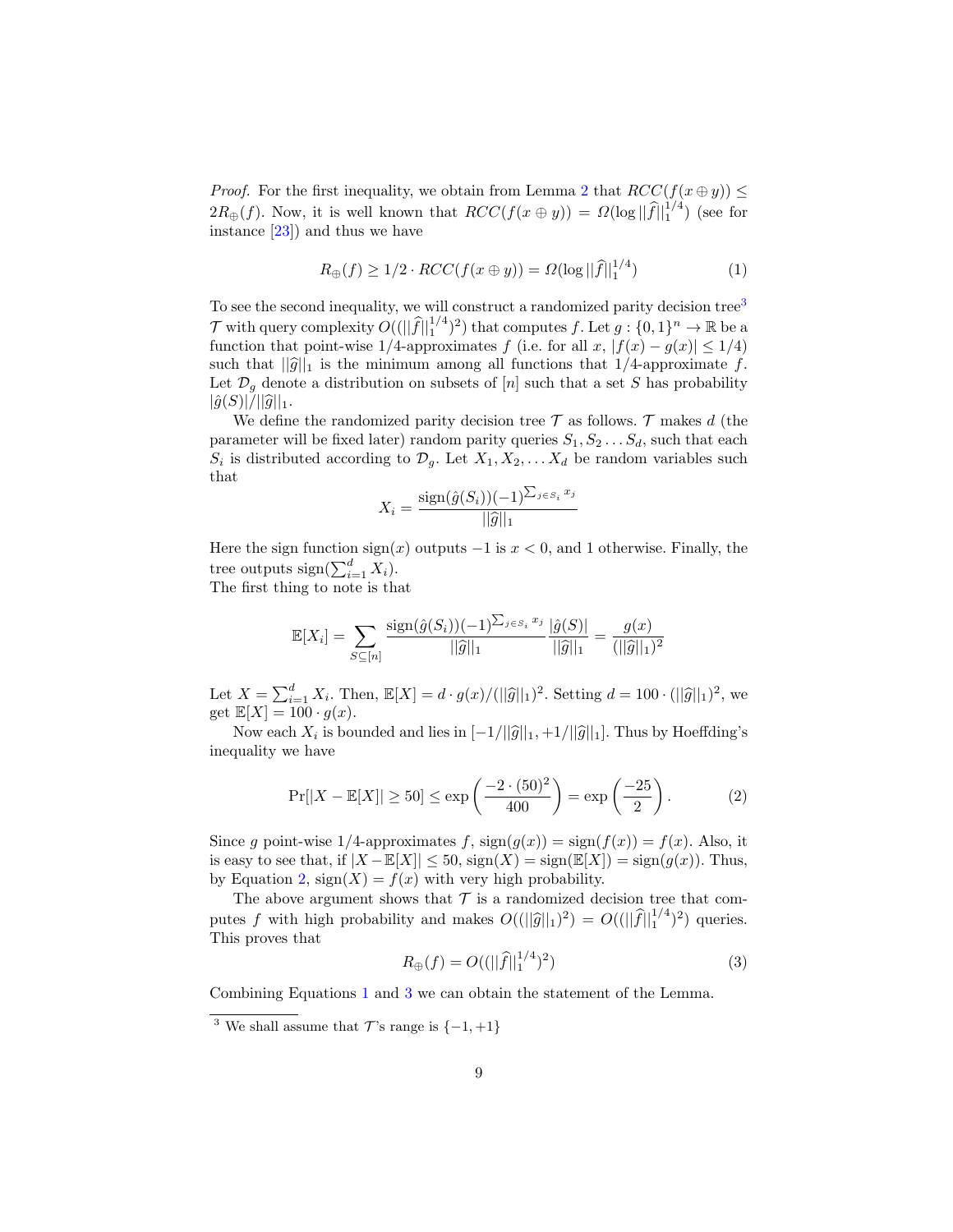Let P be a property of linear functions, and  $Q_1(\mathcal{P})$  denote the query complexity of testing  $P$  when the input function is promised to be linear. Then, from the above lemma and Theorem [6,](#page-6-2) there exist constants  $c_1, c_2 > 0$  such that for large enough  $n$ ,

<span id="page-9-0"></span>
$$
c_1 \cdot \log ||\widehat{E_{\mathcal{P}}}||_1^{1/4} \le Q_1(\mathcal{P}) \le c_2 \cdot (||\widehat{E_{\mathcal{P}}}||_1^{1/4})^2
$$
 (4)

Using Observation [2](#page-4-1) and [3](#page-4-2) and Equation [4,](#page-9-0) we get, for  $\epsilon \in (0, 1/4)$ , there exists a constant  $c_2'$  that depends on  $\epsilon$  such that for large enough  $n$ :

$$
c_1 \cdot \log ||\widehat{E_{\mathcal{P}}}||_1^{1/4} \leq Q^{1/4}(\mathcal{P}) \leq Q^{\epsilon}(\mathcal{P}) \leq c_2'||\widehat{E_{\mathcal{P}}}||_1^{1/4})^2 \log (||\widehat{E_{\mathcal{P}}}||_1^{1/4})
$$

Thus, we can conclude the Theorem [3](#page-2-2) from the discussion: a property  $P$  of linear functions is testable using constant number of queries if and only if  $\|\widehat{E_{\mathcal{P}}}\|_1^{1/4}$  is constant.

#### 5 Testing k-linearity

In this section we apply the result from Section [3](#page-5-0) to prove a lower bound for testing k-linearity. We shall use  $P$  to denote the set of k-linear functions on n variables.

Let  $E_k: \{0,1\}^n \to \{0,1\}$  denote the Boolean function that outputs 1 if and only if the number of 1s is *exactly k*. Recall a notation from Section [3:](#page-5-0) for any linear function f we can define a string  $B(f) \in \{0,1\}^n$  such that  $B(f)_i = 1$  iff  $f(e_i) = 1$ . We observe the following:

**Observation 5** A Boolean function f is k-linear if and only if  $B(f)$  has exactly  $k$  1s.

Thus,  $E_{\mathcal{P}}$  is exactly the function  $E_k$ . Using Theorem [6](#page-6-2) we have the following:

<span id="page-9-3"></span><span id="page-9-2"></span>
$$
Q_1(\mathcal{P}) = R_{\oplus}(E_k) \tag{5}
$$

Thus, if we can obtain a lower bound of  $\Omega(k \log k)$  on the randomized parity decision tree complexity of  $E_k$  then we would obtain a tight bound for adaptive k-linearity testing (This would follow from Observation [2:](#page-4-1)  $Q^{1/2}(\mathcal{P}) \geq Q_1(\mathcal{P})$ ). Unfortunately we are unable to obtain such a lower bound yet. Instead we can obtain a lower bound of  $\Omega(k)$  that matches the previous known lower bound for  $k$ -linearity testing  $[8]$ .

Using Lemma [2,](#page-5-2) we have that  $R_{\oplus}(E_k) \geq \frac{1}{2} RCC(E_k(x \oplus y))$ . Furthermore, Huang et al.  $[21]$  show that<sup>[4](#page-9-1)</sup>:

Lemma 8.  $RCC(E_k(x \oplus y)) = \Omega(k)$ 

<span id="page-9-1"></span><sup>&</sup>lt;sup>4</sup> Actually, Huang et al. show that  $RCC(E_{>k}(x \oplus y)) = \Omega(k)$ , but their proof can be used to obtain the same lower bound for  $RCC(E_k(x \oplus y))$ . Alternatively, the lower bound may be obtained via a reduction to  $k$ -DISJ, a problem considered in  $[8]$ .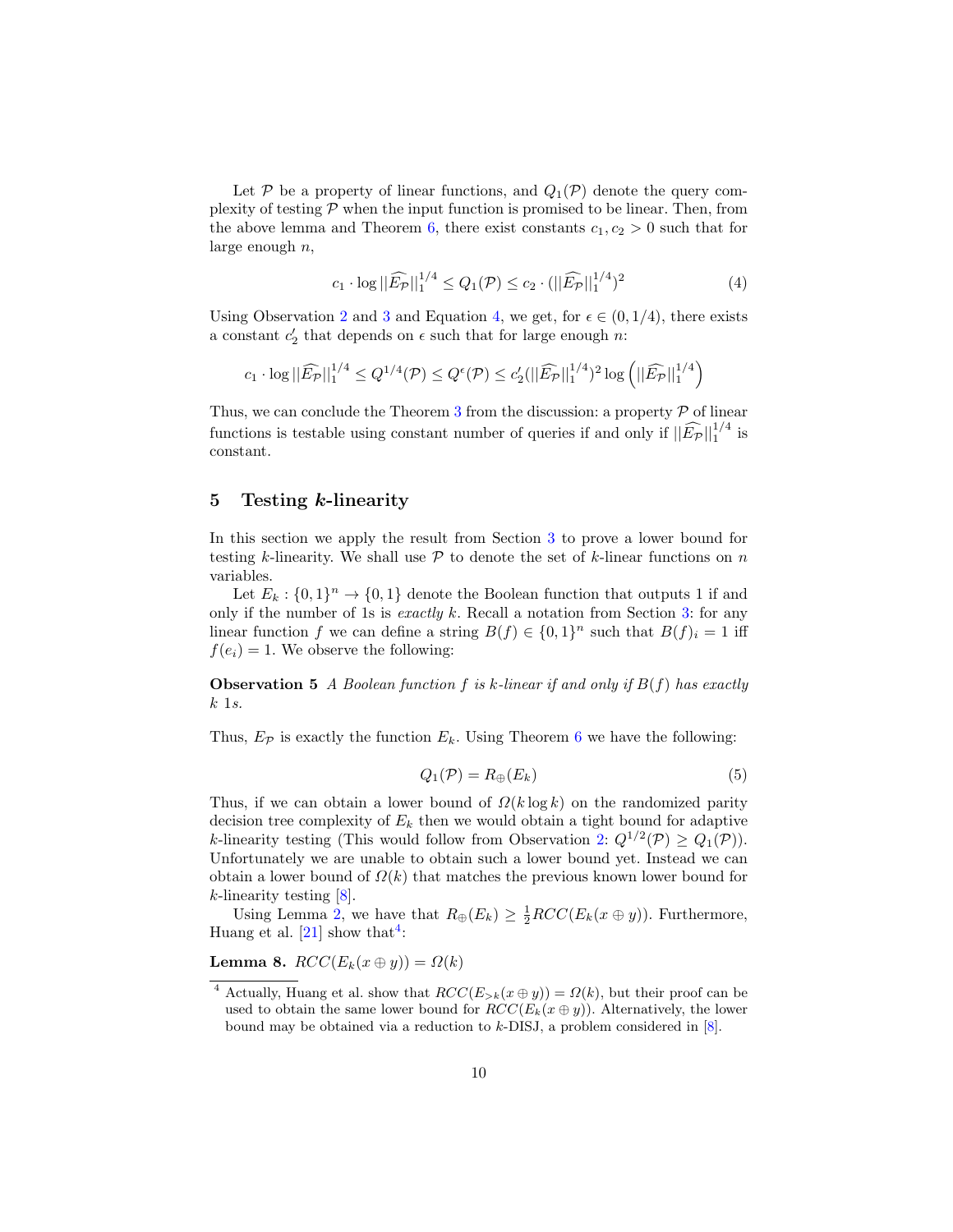Using Equation [5](#page-9-2) and Lemma [8,](#page-9-3) we have  $Q_1(\mathcal{P}) = \Omega(k)$ . Finally, Observation [2](#page-4-1) gives us  $Q^{1/2}(\mathcal{P}) = \Omega(k)$ :

Theorem 8 (Formal statement of Theorem [4\)](#page-3-0). Any adaptive two-sided tester for 1/2-testing k-linearity must make  $\Omega(k)$  queries.

Thus we obtain a lower bound of  $\Omega(k)$  using the lower bound for the randomized communication complexity of the XOR function  $E_k(x \oplus y)$ . Note that using this method we cannot expect to obtain a better lower bound as there is an upper bound of  $O(k)$  on the communication complexity. But there is hope that one may be able to obtain a better lower bound for the parity decision tree complexity of  $E_k$  directly.

On the other hand, if one is able to construct a randomized parity decision tree of depth  $O(k)$  for deciding  $E_k$ , Lemma [5](#page-9-2) immediately implies a tester for k-linearity that makes  $O(k)$  queries under the promise that the input function is linear. Notice that the exact complexity for even the promise problem is not known and the best upper bound is  $O(k \log k)$ . (while, naturally, the lower bound is  $\Omega(k)$ .)

# 6 Testing affine isomorphism to the inner product function

The main result of this section is that 1/4-testing affine isomorphism to the inner product function  $\mathbf{IP}_n(x)^5$  $\mathbf{IP}_n(x)^5$  requires  $\Omega(n^2)$  queries. As a corollary, we show that testing the set of Bent functions requires  $\Omega(n^2)$  queries.

Let  $\beta$  denote the set of Bent functions (See [\[27\]](#page-13-20) for a definition). The following is a consequence of Dickson's lemma (We omit the proof here, but it appears in the full version  $[6]$ 

**Lemma 9.** Let  $Q(n)$  denote the the query complexity of  $1/4$ -testing affine isomorphism to the inner product function. Then  $Q^{1/4}(\mathcal{B} \cap \mathcal{Q}) = O(Q(n)).$ 

Thus, it is sufficient to lower bound  $Q^{1/4}(\mathcal{B} \cap \mathcal{Q})$ . In fact, by Observation [2,](#page-4-1)  $Q^{1/4}(\mathcal{B}\cap\mathcal{Q})\geq Q_2(\mathcal{B}\cap\mathcal{Q})$ , and thus we can restrict out attention to lower bounding  $Q_2(\mathcal{B} \cap \mathcal{Q})$ 

<span id="page-10-1"></span>Recall from Section [3](#page-5-0) that we can associate a graph  $G(f)$  with every function  $f \in \mathcal{Q}_0$ . We now state a criterion for a quadratic function to be Bent that follows from a result due to Rothaus [\[27\]](#page-13-20).

**Lemma 10.** A function  $f \in \mathcal{Q}_0$  is Bent iff the adjacency matrix of  $G(f)$  is nonsingular.

We omit the proof due to space constraints and give a proof in the appendix of the full version  $[6]$ .

Recall from Section [3](#page-5-0) that  $\mathcal{G}_n \subseteq \{0,1\}^{n^2}$  is the set of graphs on the vertex set [n]. Let  $P := \mathcal{B} \cap \mathcal{Q}$ , and let  $E_n : \mathcal{G}_n \to \{0,1\}$  be a Boolean function such

<span id="page-10-0"></span> $5$  For the rest of the section we shall assume that the number of variables n is even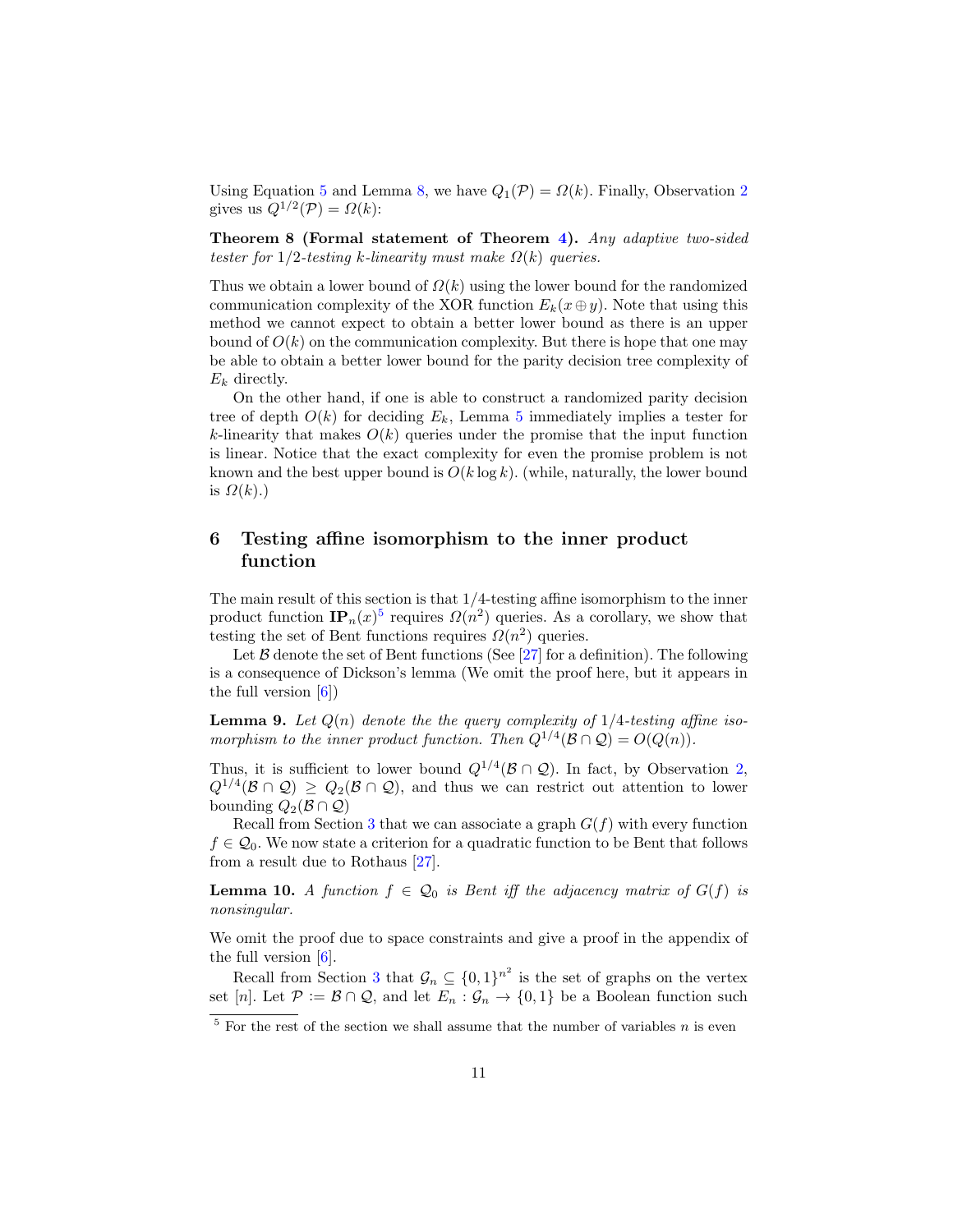that  $E_n(G) = 1$  iff the adjacency matrix of G is nonsingular. Due to Lemma [10,](#page-10-1)  $E_{\mathcal{P}}$  turns out to be exactly equal to  $E_n$ . Combining with Theorem [5,](#page-6-3) we have

<span id="page-11-1"></span>
$$
Q_2(\mathcal{P}) \ge R_{\oplus}(E_n) \tag{6}
$$

As in the case of  $E_k$ , analyzing the decision tree complexity of  $E_n$  directly is hard, and we turn to communication complexity. Lemma [2](#page-5-2) tells us that  $R_{\oplus}(E_n) \geq$  $\frac{1}{2}RCC(E_n(x\oplus y)).$ 

Let  $M_n(\mathbb{F}_2)$  denote the set of  $n \times n$  matrices over  $\mathbb{F}_2$ , and  $Det_n : M_n(\mathbb{F}_2) \to$  $\{0,1\}$  be the function such that  $Det_n(A) = 1$  iff  $A \in M_n(\mathbb{F}_2)$  is nonsingular. The following result from [\[29\]](#page-13-21) analyzes the communication complexity of  $Det_n$ .

<span id="page-11-0"></span>Lemma 11.  $RCC(Det_n(x \oplus y)) = \Omega(n^2)$ 

It turns out that the communication complexity of  $Det_n$  relates to that of  $E_n$ .

Lemma 12. =  $RCC(Det_n(x \oplus y)) \leq RCC(E_{2n}(x \oplus y))$ 

*Proof.* Let  $A \in M_n(\mathbb{F}_2)$ . Consider the  $2n \times 2n$  matrix A' given by

$$
A':=\left(\begin{smallmatrix} 0&A^t\\ A&0\end{smallmatrix}\right)
$$

 $A' \in \mathcal{G}_{2n}$  by construction and it can be easily verified that A' is nonsingular iff A is nonsingular.

Now, let the inputs to Alice and Bob be A and B respectively. Since  $(A \oplus B)' =$  $A' \oplus B'$ ,  $Det_n(A \oplus B) = 1$  iff  $E_{2n}((A \oplus B)') = 1$  iff  $E_{2n}(A' \oplus B') = 1$ . Thus, to determine if  $Det_n(A \oplus B)$  is 1, Alice and Bob can construct A' and B' from A and B respectively, and run the protocol for  $E_{2n}$  on  $A'$  and  $B'$ . This completes the proof.

Thus, using Lemma [11,](#page-11-0) we have  $RCC(E_n(x \oplus y)) = \Omega(n^2)$  $RCC(E_n(x \oplus y)) = \Omega(n^2)$  $RCC(E_n(x \oplus y)) = \Omega(n^2)$ . Using Lemma 2 and Equation [6,](#page-11-1) we have that  $Q_2(\mathcal{P}) = \Omega(n^2)$ .

Thus, based on earlier observations, we can conclude:

Theorem 9 (Formal statement of Theorem [5\)](#page-3-1). Any adaptive two-sided tester for 1/4-testing affine isomorphism to the inner product function  $\mathbf{IP}_n(x)$ *requires*  $\Omega(n^2)$  *queries.* 

Corollary [2](#page-4-3) tells us that our result is tight. Thus,  $IP_n(x)$  is an example of a function for which the trivial bound for testing affine isomorphism is the best possible.

<span id="page-11-2"></span>We have shown that  $Q^{1/4}(\mathcal{B} \cap \mathcal{Q}) = \Omega(n^2)$ . We now state a result due to Chen et al.(Lemma 2 in [\[15\]](#page-13-16)) in a form that is suitable for application in our setting:

**Lemma 13.** Let  $\mathcal{P}_1$  and  $\mathcal{P}_2$  be two properties of Boolean functions that have testers (possibly two-sided)  $T_1$  and  $T_2$  respectively. Let the query complexity of tester  $T_i$  be  $q_i(\epsilon, n)$ . Suppose  $dist(\mathcal{P}_1 \backslash \mathcal{P}_2, \mathcal{P}_2 \backslash \mathcal{P}_1) \geq \epsilon_0$  for some absolute constant  $\epsilon_0$ . Then,  $\mathcal{P}_1 \cap \mathcal{P}_2$  is  $\epsilon$ -testable with query complexity

$$
O(max\{q_1(\epsilon,n),q_1(\frac{\epsilon_0}{2},n)\}+max\{q_2(\epsilon,n),q_2(\frac{\epsilon_0}{2},n)\})
$$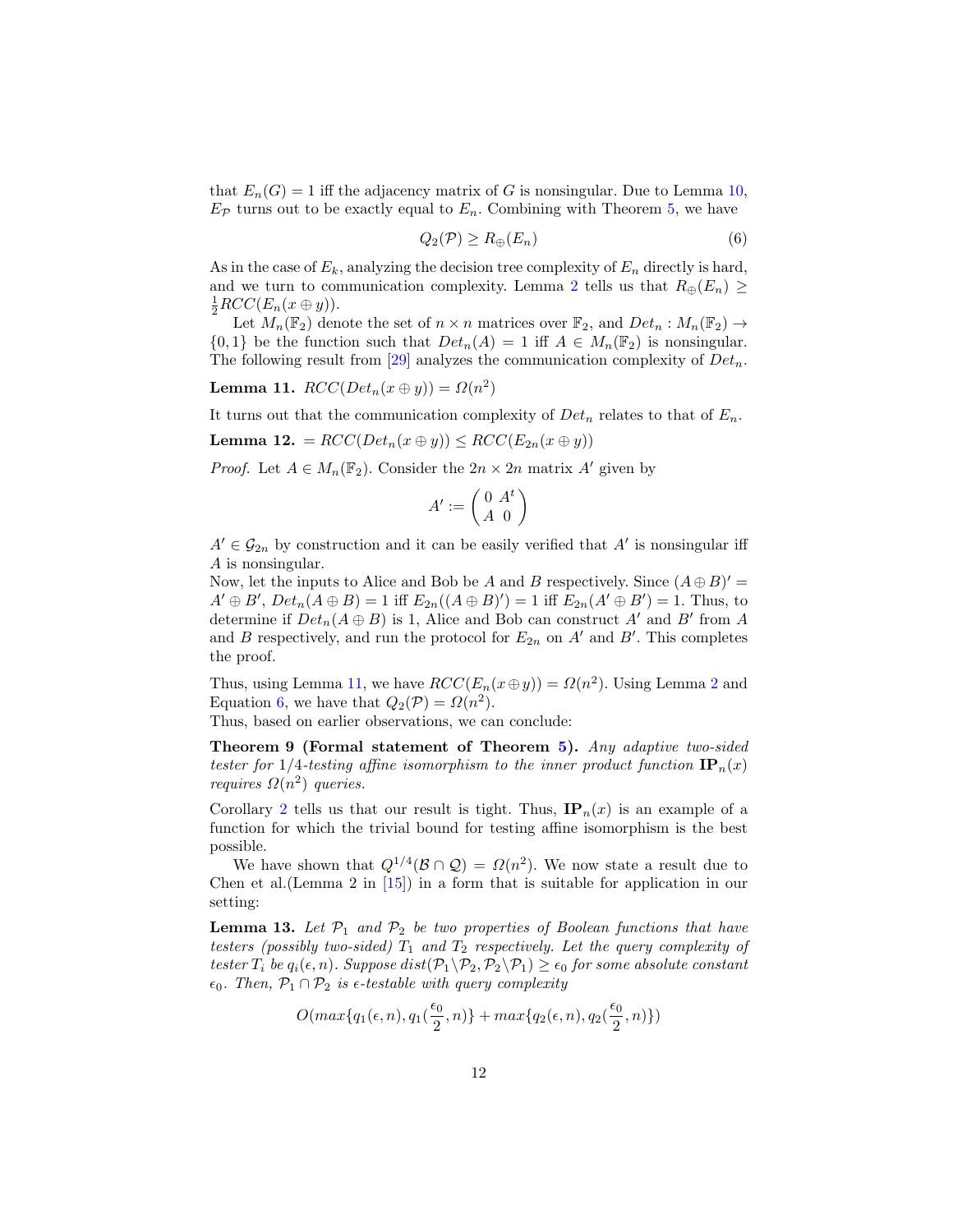In its original form, the lemma has been proven for the case when  $T_1, T_2$  are one-sided, and  $q_1, q_2$  are independent of n, but the proof can be easily adapted to this more general setting.

<span id="page-12-9"></span>Another consequence of Dickson's lemma is the following (A proof appears in the full version  $[6]$ :

**Lemma 14.** Let f, g be Boolean functions. If  $f \in \mathcal{B} \setminus \mathcal{Q}$  and  $g \in \mathcal{Q} \setminus \mathcal{B}$ , then  $dist(f, g) \geq 1/4.$ 

We are now ready to prove a lower bound for testing Bent functions.

Theorem 10 (Formal statement of Corollary [1\)](#page-3-2). Any adaptive two-sided tester that  $1/8$ -tests the set of Bent functions requires  $\Omega(n^2)$  queries.

*Proof.* It is well known via  $[2]$  that  $Q$  is testable with constant number of queries (say  $q_1(\epsilon)$ ). Suppose there is a tester that tests B using  $q_2(\epsilon, n)$  queries. From Lemma [14,](#page-12-9) we know that  $dist(\mathcal{B} \setminus \mathcal{Q}, \mathcal{Q} \setminus \mathcal{B}) \geq \frac{1}{4}$ . Thus, by Lemma [13,](#page-11-2) we have that there is a tester that makes  $O(max\{q_1(\epsilon), q_1(\frac{1}{8})\} + max\{q_2(\epsilon, n), q_2(\frac{1}{8}, n)\})$ queries to  $\epsilon$ -test  $\mathcal{B} \cap \mathcal{Q}$ .

Setting  $\epsilon = \frac{1}{4}$ , we have a tester that makes  $O(q_1(\frac{1}{8}) + q_2(\frac{1}{8}, n))$  queries to test if a given f is in  $\mathcal{B} \cap \mathcal{Q}$ , or 1/4-far from it. Since  $Q^{1/4}(\mathcal{B} \cap \mathcal{Q}) = \Omega(n^2)$  and  $q_1(\frac{1}{8})$  is a constant, we get  $q_2(\frac{1}{8}, n) = \Omega(n^2)$ , which completes the proof.

# References

- <span id="page-12-2"></span>1. Alon, N., Fischer, E., Newman, I., Shapira, A.: A combinatorial characterization of the testable graph properties: It's all about regularity. SIAM J. Comput. 39(1), 143–167 (2009)
- <span id="page-12-8"></span>2. Alon, N., Kaufman, T., Krivelevich, M., Litsyn, S., Ron, D.: Testing low-degree polynomials over gf(2). In: RANDOM-APPROX 2003. pp. 188–199
- <span id="page-12-5"></span>3. Bhattacharyya, A., Fischer, E., Hatami, H., Hatami, P., Lovett, S.: Every locally characterized affine-invariant property is testable. In: Proceedings of the 45th annual ACM symposium on Symposium on theory of computing. pp. 429–436. STOC '13, ACM, New York, NY, USA (2013), [http://doi.acm.org/10.1145/2488608.](http://doi.acm.org/10.1145/2488608.2488662) [2488662](http://doi.acm.org/10.1145/2488608.2488662)
- <span id="page-12-4"></span>4. Bhattacharyya, A., Grigorescu, E., Shapira, A.: A unified framework for testing linear-invariant properties. In: In Proceedings of the 51st Annual IEEE Symposium on Foundations of Computer Science. pp. 478–487 (2010)
- <span id="page-12-6"></span>5. Bhrushundi, A.: On testing bent functions. Electronic Colloquium on Computational Complexity (ECCC) 20, 89 (2013)
- <span id="page-12-7"></span>6. Bhrushundi, A., Chakraborty, S., Kulkarni, R.: Property testing bounds for linear and quadratic functions via parity decision trees. Electronic Colloquium on Computational Complexity (ECCC) 20, 142 (2013)
- <span id="page-12-1"></span>7. Blais, E.: Testing juntas nearly optimally. In: Proc. ACM symposium on the Theory of computing. pp. 151–158. ACM, New York, NY, USA (2009)
- <span id="page-12-0"></span>8. Blais, E., Brody, J., Matulef, K.: Property testing via communication complexity. Proc. CCC (2011)
- <span id="page-12-3"></span>9. Blais, E., Kane, D.M.: Tight bounds for testing k-linearity. In: APPROX-RANDOM. pp. 435–446 (2012)